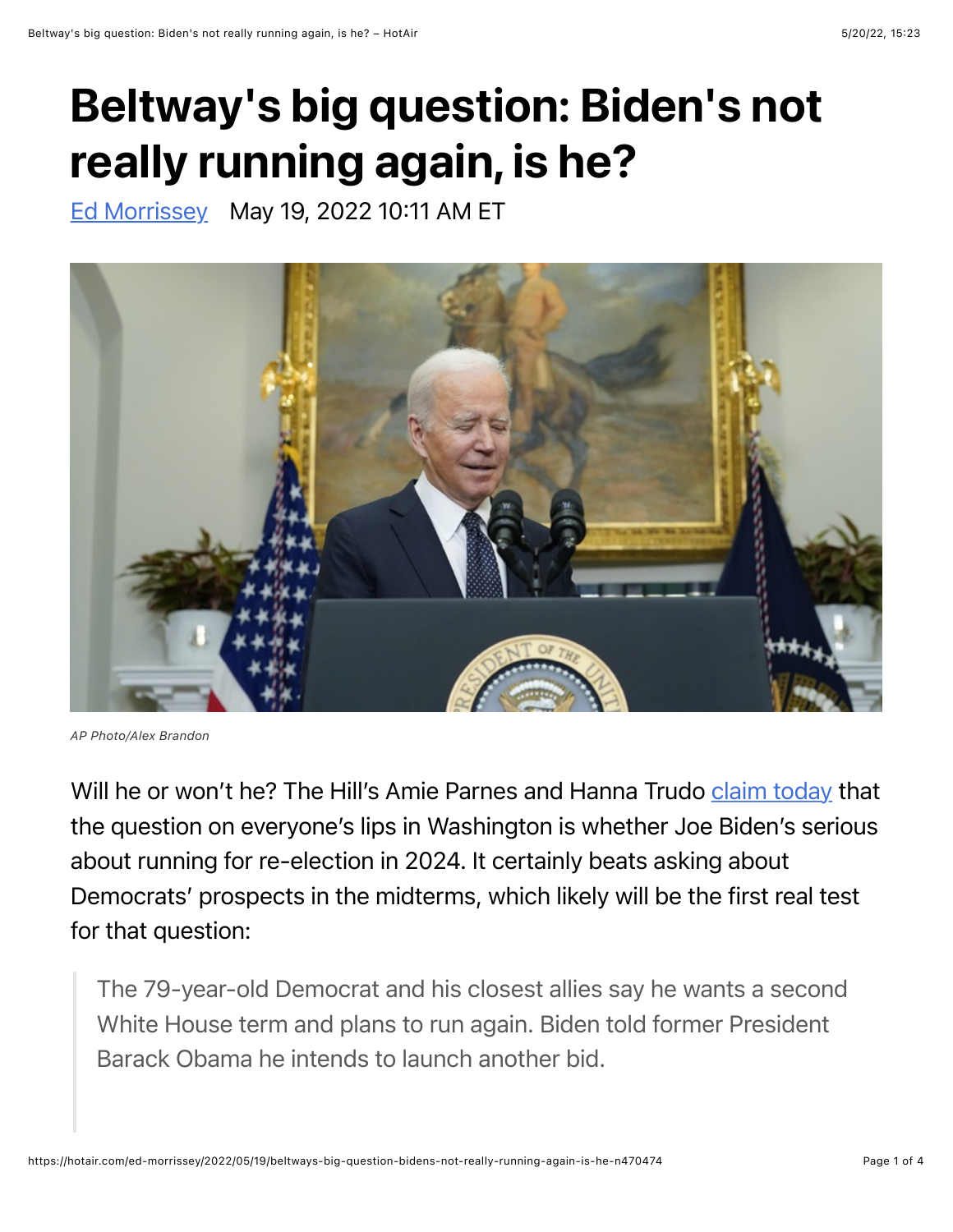But that hasn't silenced the whispered questions about whether he will do so given his age — he will be 81 in November 2024 — and his rocky approval ratings.

The party is also bracing for a difficult midterm election season, and some think negative results could change the president's calculations.

"If he's weakened, the sharks will be circling the tank," said one Democratic strategist who asked to speak candidly on background.

*Will* be? It's practically Sharknado already, and would be if Democrats had a bench of candidates that made any sense.

Jimmy Carter's presidency is the best analog to Biden's term, but Biden's performance in office is far worse. Carter suffered a mild setback in the 1978 midterms, losing three Senate seats, but that still left Democrats with a 58- 41-1 majority. Carter also lost 15 House seats but Democrats still dominated with a 277-seat caucus. Carter's confidence-crisis cascade didn't really manifest itself until his third year in office after the "malaise" speech and the Iran hostage crisis, and he drew a strong primary challenge from Ted Kennedy anyway. Carter beat back Kennedy but lost in a landslide to Ronald Reagan in 1980, 51/41 in the popular vote and 489-49 in the Electoral College.

Kennedy had been groomed for that presidential bid, and had Chappaquiddick never happened, likely would have at least made Democrats competitive in 1980. In contrast, who do Democrats have on the bench? There's Kamala Harris, but as Parnes and Trudo politely hint, Harris is a *disaster*. Her approval ratings are below Biden's, her public appearances turn into word-salad comic routines, and she hasn't got the sense to work with people to improve her performance. "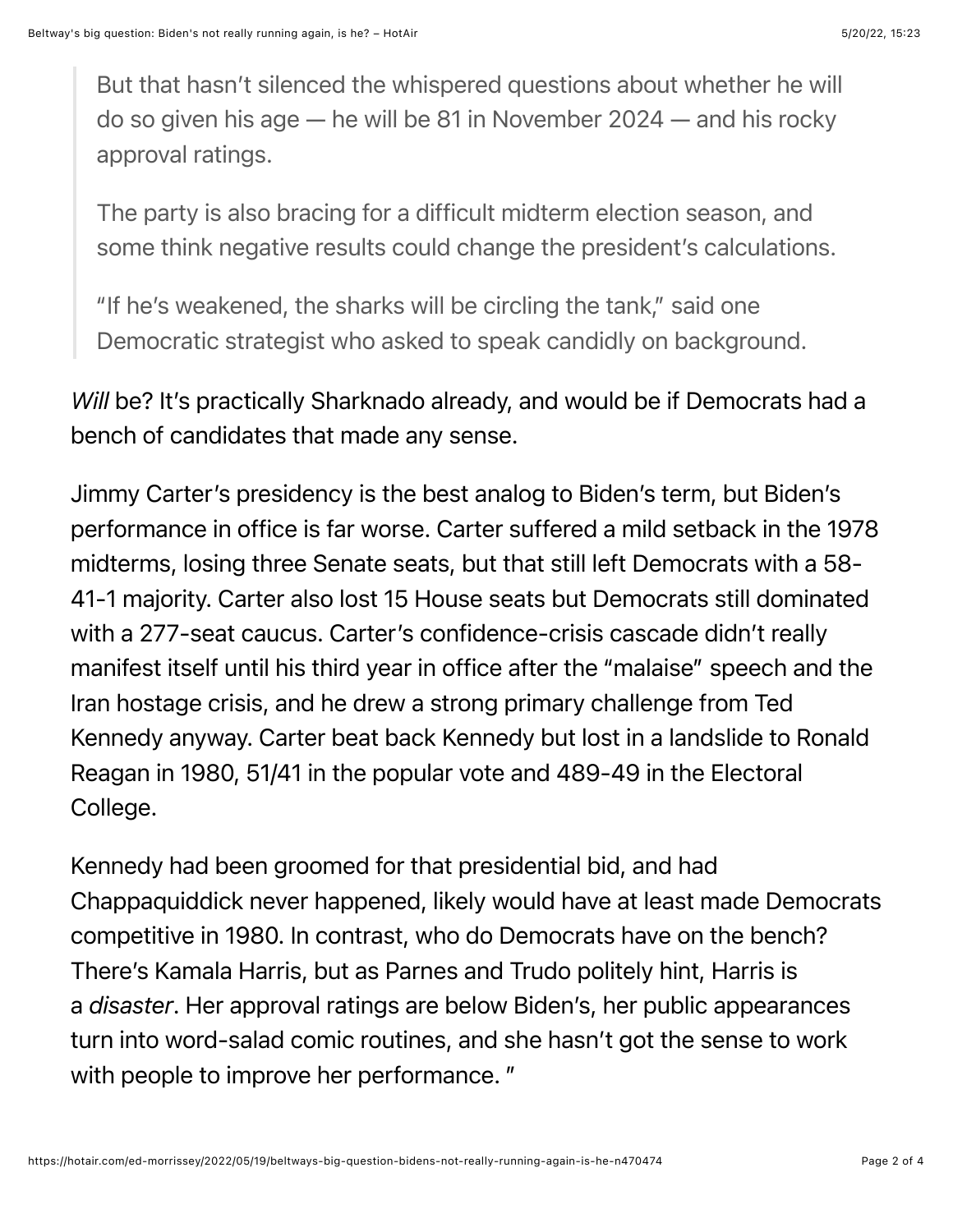"Yet her missteps in office and her struggles as a presidential candidate in 2020 have raised questions about her political strength," they write with almost comic understatement. Swapping Biden for Harris would gain Democrats nothing but derision.

Who else? Parnes and Trudo mention Elizabeth Warren and Bernie Sanders, but they couldn't derail Biden two years ago. They're also the last gasp of the Boomers in an electorate where Boomers are getting vastly outnumbered (an issue that Republicans should consider as well). Pete Buttigieg is at the other end of that spectrum, unaccomplished as well as incompetent at dealing with the supply-chain crises that have plagued the Biden administration. Besides, why run a Biden White House official to replace a deeply unpopular Biden? This situation requires an outsider, not an insider. Voters certainly aren't looking for *continuity* in this inflationary and catastrophically incompetent environment.

Normally, a party in this position would look to its gubernatorial ranks for an outsider rescue. Democrats tried that in 1988, picked the wrong governor, and then got it right in 1992 with the centrist Democratic Leadership Council-endorsed Bill Clinton. The DLC folded in 2011, however, as progressives insisted that they would drive the Emerging Progressive Majority. As a result, they have a series of non-entity leftists in a reduced number of gubernatorial seats and practically no bench of candidates with enough cross-over appeal to win the presidency.

Andy Beshear might fit the bill in Kentucky, but when was the last time anyone heard about Andy Beshear, especially from his own party? He'd have to campaign not just against a sitting president for the nomination, but against the progressive weight of his own party. Biden might be unpopular enough for such a challenge, but unlike Kennedy in 1979, Beshear wouldn't have any support for such a bid, politically or financially, and not just